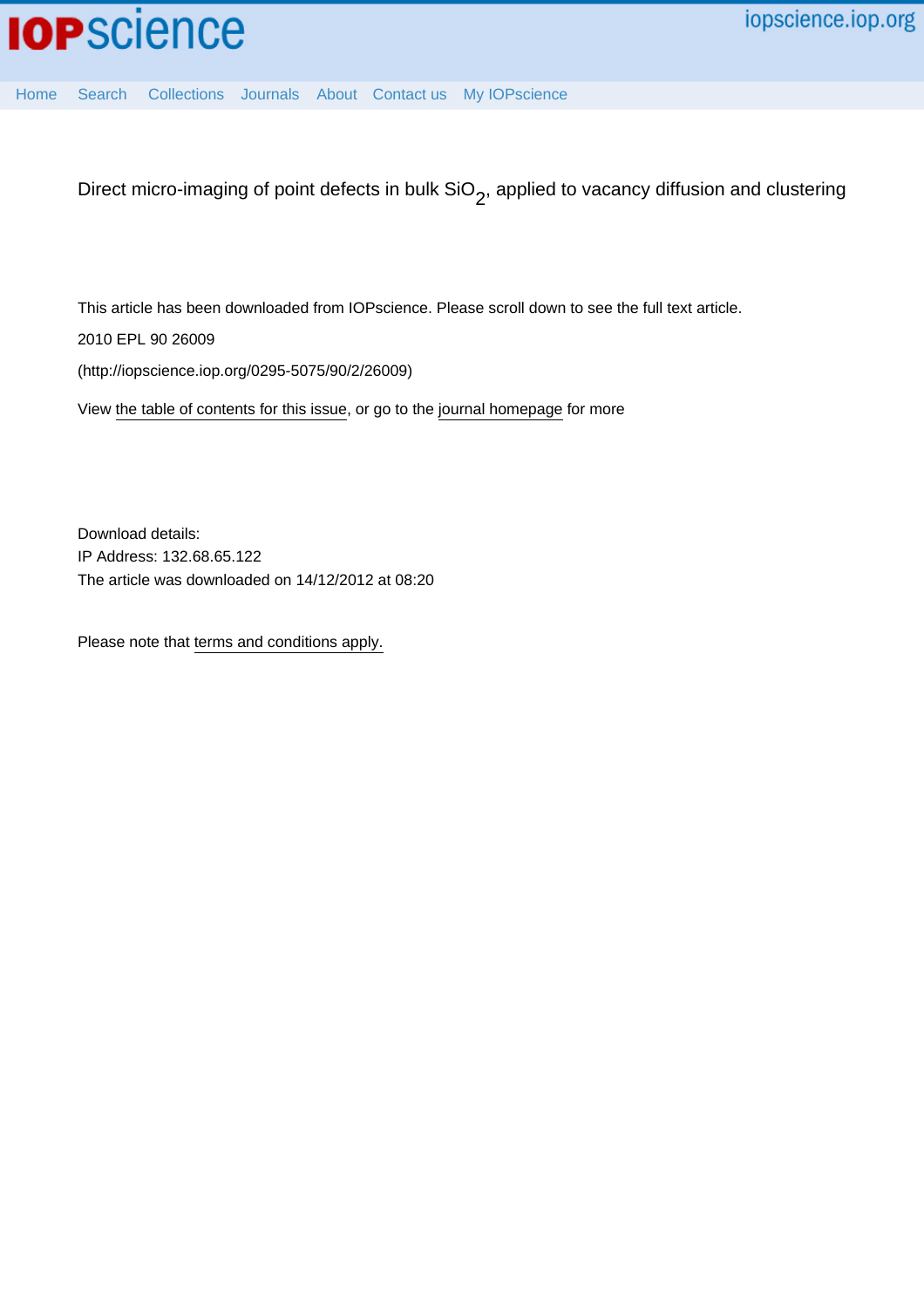

## Direct micro-imaging of point defects in bulk  $SiO<sub>2</sub>$ , applied to vacancy diffusion and clustering

E. SUHOVOY, V. MISHRA, M. SHKLYAR, L. SHTIRBERG and A. BLANK<sup>(a)</sup>

Schulich Faculty of Chemistry, Technion, Israel Institute of Technology - Haifa, 32000, Israel

received 6 March 2010; accepted in final form 19 April 2010 published online 20 May 2010

PACS 66.30.Lw – Diffusion of other defects PACS 61.80.Ed –  $\gamma$ -ray effects

Abstract – Electron spin resonance microscopy (ESRM) was employed in the evaluation of diffusion characteristics of point defects (E' paramagnetic centers) in amorphous  $SiO<sub>2</sub>$ . Samples were subjected to inhomogeneous  $\gamma$ -irradiation creating a heterogeneous distribution of E'-centers in  $SiO<sub>2</sub>$  substrates. The samples were measured by ESRM after preparation and following several heat treatment cycles. These measurements revealed pronounced changes in the distribution of the E -centers due to the heat treatments. The defects' reorganization did not obey simple diffusion laws and they exhibited an attraction towards areas with higher initial concentration. This behavior was simulated by an empirical model, resulting in the evaluation of the defects' diffusion constant, its activation energy, and their characteristic attractive potential. This is the first time that ESR imaging is employed to directly obtain such type of fundamental information regarding the diffusion behavior and interaction of point defects.

Copyright  $\odot$  EPLA, 2010

Introduction. – The performance of many semiconductor devices depends upon the unique physical properties of the semiconductor material and the oxide layers. For example, typical MOSFET semiconductor transistors are manufactured from silicon (Si) and silicon dioxide  $(SiO<sub>2</sub>)$ , whose properties, such as energy band structure and charge carrier mobility, are very sensitive to crystal imperfections. Due to the importance of defects in the field of materials science and specifically in semiconductors, many efforts have been invested in developing methodologies to observe these structures. In principle, defects can be detected either indirectly, through their effects on the semiconconductor's physical/electrical properties, or directly using 3D imaging. The physical/electrical activity of the defects can be detected and characterized by techniques such as electron spin resonance (ESR) [1], nuclear magnetic resonance (NMR) [2], deep-level transient spectroscopy (DLTS) [3], and thermally stimulated current (TSC) analysis [4]. For large enough samples with a macroscopic homogeneous nature, these types of measurements can be used to detect even low densities of electrically active defects (introducing levels into the forbidden energy gap). However, this information, without knowledge of the 3D defect distribution, is often insufficient. The

defects' structural nature can be characterized by transmission electron microscopy (TEM) [5] and various X-ray diffraction methods for detecting lattice imperfections [6]. The TEM technique provides excellent 2D resolution, but requires a special sample preparation and the interpretation of the results is often not straightforward. In addition, it cannot detect small, sporadic defects, especially point defects or single vacancies [7]. The X-ray diffraction techniques are also insensitive to low defect densities and can produce only 2D images. The low-energy X-ray microscopy method (NEXAFS-SPXM) can be used to achieve 3D images with a resolution down to 10 nm; however, it works only in samples having a relatively low atomic number, a thickness of less than 200 nm, and again, is sensitive only to major defects (as opposed to point defects) generating structural anomalies in the nanometer scale [8]. Another possibility to indirectly look at point defects is by using doping metals such as gold, platinum or zinc that tend to settle in crystal vacancies and subsequently can be imaged at high resolution by electron microscopy or secondary ion mass spectrometry (SIMS) methods. This doping approach has many limitations and associated problems, as discussed in ref. [9].

As a result of these deficiencies, several important properties and materials characteristics cannot be directly measured at present. For example, diffusion and clustering

 $(a)$ E-mail: ab359@tx.technion.ac.il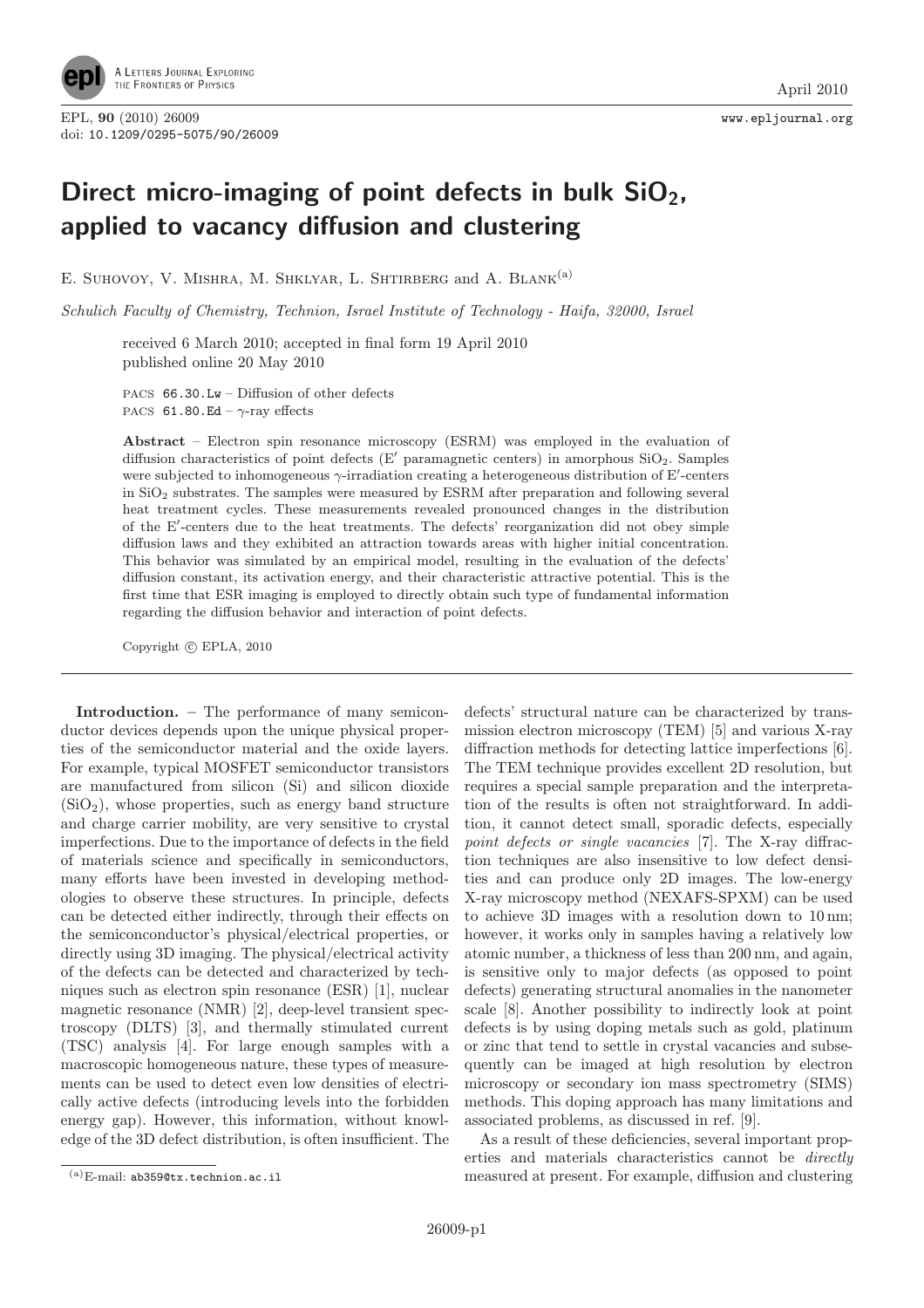of point defects in the bulk, which do not exhibit fluorescent signals (and/or are in non-transparent materials), cannot be measured experimentally in a direct manner [9,10]. (In the case of surface defects, scanning tunneling microscopy (STM) can be used to observe the diffusion of vacancies in real time and extract information about their diffusion coefficient, activation energy, and jump rate [11,12]. In the case of fluorescent point defects, optical microscopy can extract the diffusion data based on their images at different times, starting from an inhomogeneous artificially generated pattern [13].) Pointdefect diffusion and clustering plays a crucial role in many aspects of semiconductor devices. For example, when dopant impurities are implanted, the resulting implant damage leads to point-defect supersaturation. Dopant diffusion is greatly affected by point-defect concentration; therefore, dopants are subjected to transient enhanced diffusion (TED) until the point defects have diffused to their equilibrium distribution [14]. Thus, the capacity to control device profiles is crucially dependent on the ability to model in a quantitative way the motion and annealing of point defects [15]. This type of information is also important, for example, in numerical programs dealing with device-processing simulation. Furthermore, since the diffusion and reorganization of point defects can also be mediated by their concentration, due to some mutual interaction mechanism, it can also help to understand the properties and the sources of forces operating within the crystal and between defects (as shall be shown here).

In this work we follow a common approach for measuring the diffusion of defects, trying to generate a "step function" in their concentration and subsequently monitoring their reorganization under controlled temperature and time. However, as noted above, unlike previous similar efforts, we directly monitor the point defects themselves by employing a state-of-the-art ESR micro-imaging technique. This is done in order to image defects in amorphous  $\rm SiO_2$  (so called E'-centers) with a resolution that is sufficient to observe their unique diffusion behavior (including mutual interaction) and also estimate the diffusion activation energy. These types of point defects play an important role in determining the electronic properties of the near  $Si/SiO<sub>2</sub>$  interface dielectrics, affecting also the properties of the bulk  $SiO<sub>2</sub>$ . For example, leakage currents have been linked to the existence of these centers [16], and they are also considered to be a dominant hole trap, thus affecting device performance. As noted above, up until now, no direct experimental technique could monitor the diffusion and re-organization of such defects, thus limiting the scope of the existing relevant research.

Experimental. – The ESR micro-imaging system used in this work was described in details in reference [17] and the referenced documents therein. In brief, it is a homemade pulsed system operating at 17 GHz and equipped with a miniature and sensitive imaging probe. The probe is based on a single ring microwave resonator machined from a  $TiO<sub>2</sub>$  (rutile) single crystal surrounded by



Fig. 1: (Colour on-line) Top: the experimental set-up used for generating a gradient of paramagnetic defects in the  $SiO<sub>2</sub>$  slide. The top view of the slide shows the ideal distribution of defects following such kind of irradiation. (In practice, more complex patterns were generated due to limitations in irradiation set-up and the clustering properties of the defects.) Bottom: continuous wave ESR spectrum of the irradiated  $SiO<sub>2</sub>$  slides. Acquisition parameters: microwave frequency= 9.316 GHz; power  $= 0.63 \text{ mW}$ ; modulation frequency  $= 100 \text{ kHz}$ ; modulation amplitude  $= 0.1$  G.

high-efficiency miniature gradient coils. The permittivity of this crystal is high (anisotropic with values of 165 and 85 at room temperature), which results in small dimensions of  $o.d. = 2.4 \text{ mm}$ , i.d.  $= 0.9 \text{ mm}$  and a height of 0.5 mm (for ∼17 GHz resonance frequency). At room temperature it demonstrated spin sensitivity of  $\sim 3 \times 10^6$ spins (for acquisition time of ∼1 hour and samples with a linewidth of ∼0.1 G), and image resolution that is slightly better than  $1 \mu m$  (for a high-spin concentration sample with  $\sim 10^8$  spins per [1  $\mu$ m]<sup>3</sup>).

Samples of amorphous  $SiO<sub>2</sub>$  with an inhomogeneous distribution of  $E'$  point defects were prepared by subjecting  $250 \mu m$  thick quartz cover slips (from Specialty Glass Products, PA, USA) to  $\gamma$ -irradiation from a <sup>60</sup>Co source (carried out at the "Nahal Sorek" facility, Yavneh, Israel) through a lead "mask", in the manner described in fig. 1 (top). Ideally, the lead "mask" should have shielded only one half of the slide from radiation. In practice, due to the large thickness required to shield from the intense  $\gamma$ -irradiation (5 cm reduces the energy by  $\sim$ 99%) and the unavoidable deviation of the  $\alpha$  angle from 0, the resulting defects pattern could not be very sharp (but still good enough for our experimental needs). The identification and quantification measurements of the E -centers were carried out by a conventional continuous wave (CW) ESR system (Bruker EMX system, at 9 GHz).

Results. – Figure 1 (bottom) shows a typical CW ESR spectrum of one of the irradiated  $SiO<sub>2</sub>$  samples.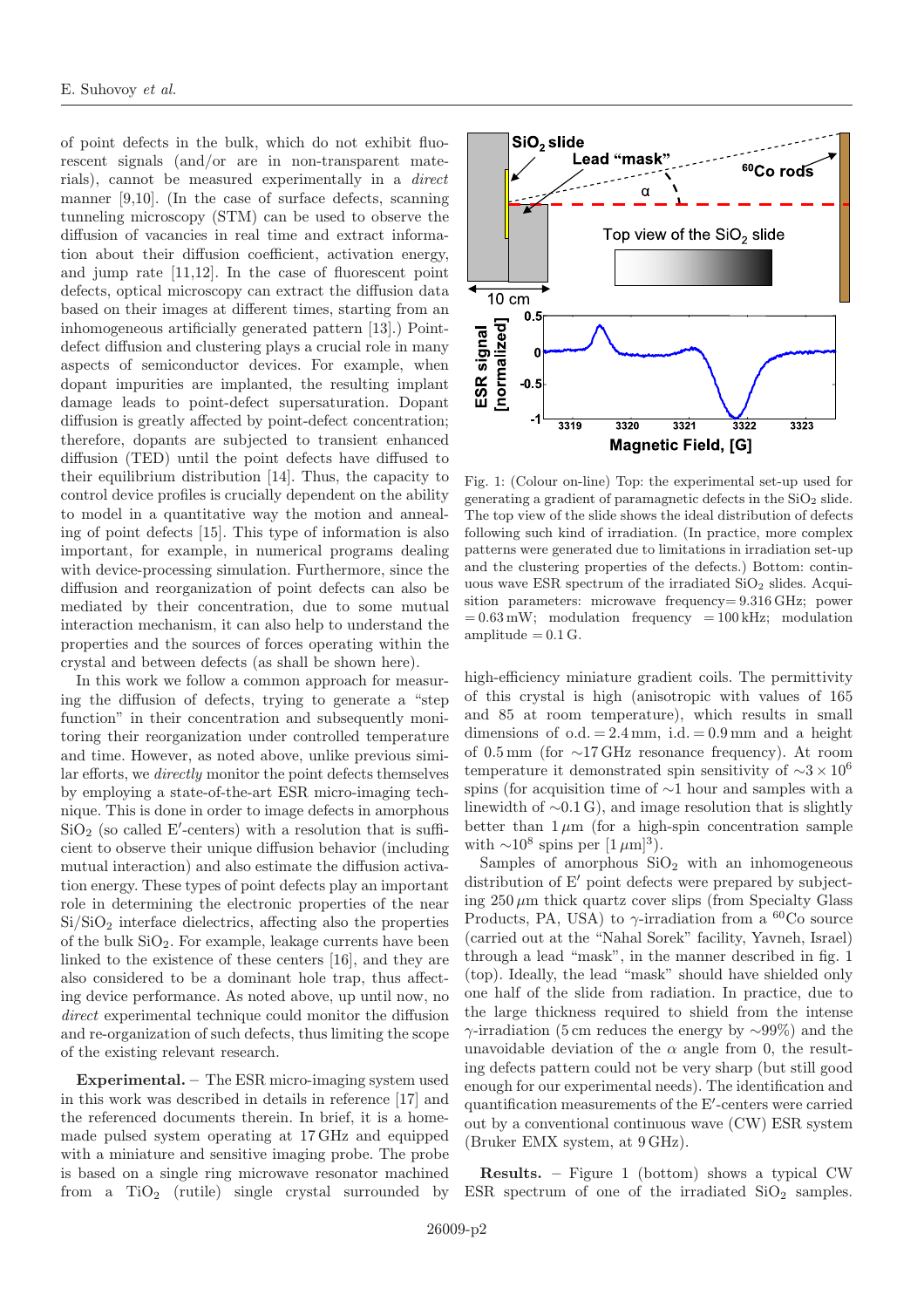

Fig. 2: (Colour on-line) (a) An optical image of a typical  $\sim$ 1 × 2 mm SiO<sub>2</sub> piece placed above the ESR resonator during the imaging experiments. (b) ESR image taken after the irradiation. (c) The same as (b) but after a 12 h heat cycle at 100 ◦C. (d) Simulated results based on the initial image (b) that predict the distribution of the defects following the 12 h heat treatment. The best-fit parameters are listed in table 1. The vertical color scale corresponds to the concentration of defects in an arbitrary but consistent scale for all ESR images.

The spectrum is characteristic of E -centers in amorphous  $SiO<sub>2</sub>$ , as described in the literature [16,18–20]. (It should be noted that the common nomenclature in the literature relates to E -centers as oxygen vacancy both in amorphous and crystal  $SiO<sub>2</sub>$ , as they are indistinguishable by their ESR signal [21].) The concentration of the paramagnetic centers in the section of the sample that was fully affected by  $\gamma$ -irradiation was determined by comparing its double integral CW signal to the signal of a reference sample (a  $1 \mu$ M trityl radical solution with a known number of spins) and it was found to be  $3.6 \times 10^{14}$  spins/cm<sup>3</sup>.

Following the irradiation procedure, the cover slips were sliced into rectangular pieces of either  $1 \times 20$  or  $1 \times 2$  mm and inserted into the ESR imaging probe for imaging (see fig.  $2(a)$ , with the long side of the slices always along the irradiation gradient. Due to the relatively limited instantaneous field of view of the imaging probe (∼1 mm in diameter), the rectangular slices were imaged at two (for the 2 mm long slides) or three (for the 20 mm long slides) different locations around their center. This allowed a more complete view of the irradiated zone near the

"light"/"shadow" transition region. The 2D resolution of all ESR images was  $\sim 40 \,\mu \text{m}$ . After each imaging session, the sliced rectangular pieces were inserted into a temperature-controlled laboratory oven for a heat cycle of 6 to 12 hours at a specified temperature within the range of  $50-100 °C$ .

Figures  $2(b)$  and  $2(c)$  show typical ESR images of a  $1 \times 2$  mm SiO<sub>2</sub> piece prior to and following 12 hours of heat treatment at 100 ◦C. The inhomogeneous distribution of defects is apparent both before and especially after the heat treatment. Figures  $3(a)$ –(c) provide another examples of defect distribution before and after heat treatment, measured in a small sector that covers part of a  $2 \times$ 20 mm sample (near its center). It is clear from these representative results that heat treatment affects defect distribution in several manners. First, the overall signal (proportional to the defects' concentration) decreases. This can be attributed to partial annealing of the defects that is known to occur in irradiated  $SiO<sub>2</sub>$  samples at elevated temperatures [19]. Second, the spins' spatial distribution changes in a non-trivial manner that can be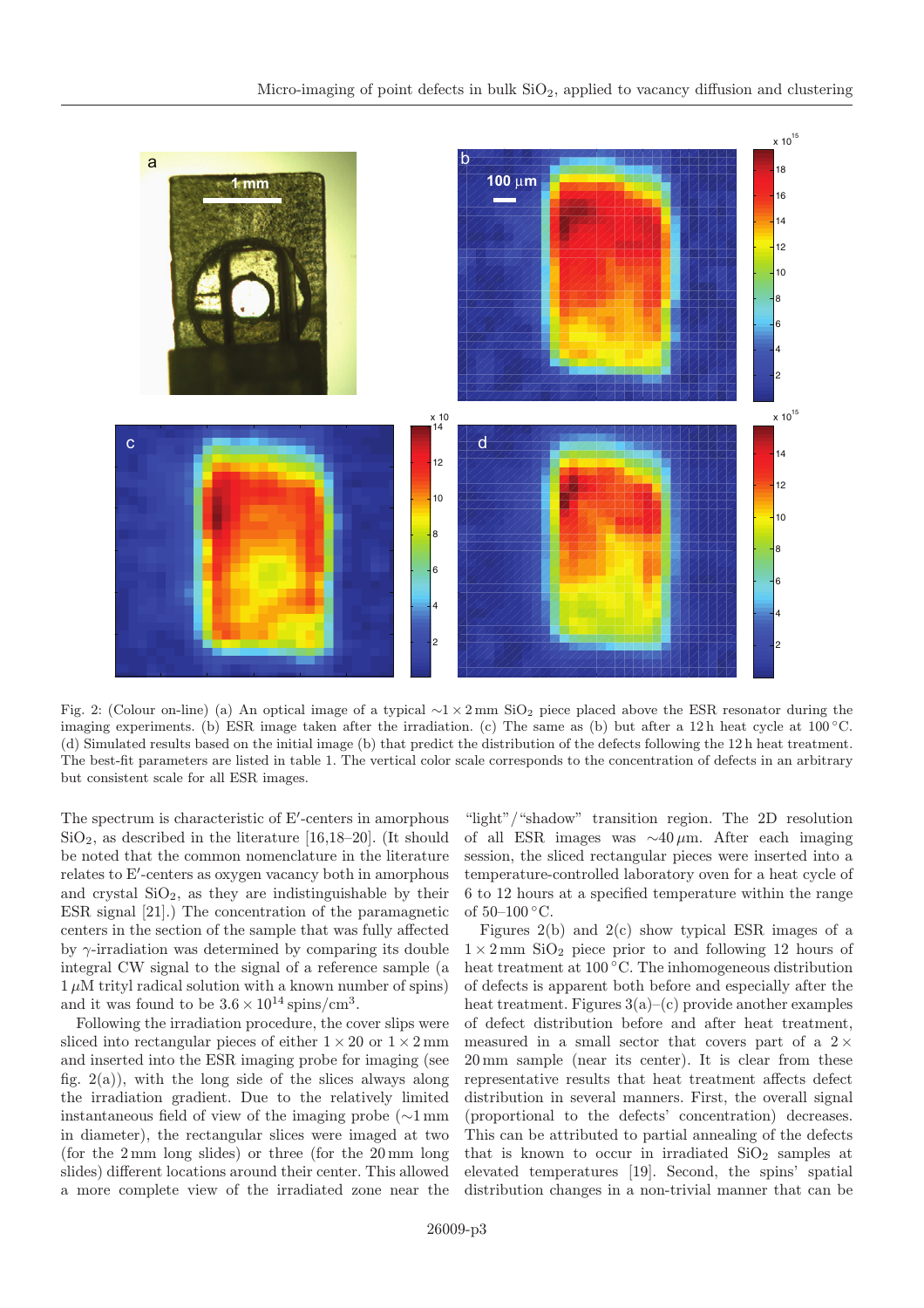

Fig. 3: (Colour on-line) (a) An ESR image covering part of a typical  $\sim$ 2 × 20 mm SiO<sub>2</sub> piece taken after the irradiation. (b) Same as (a) but after a 12 h heat cycle at  $50^{\circ}$ C. (c) Same as (a) but after a 12 h heat cycle at  $100^{\circ}$ C. (d) Simulated results based on the initial image (a) that predict the distribution of the defects following the 12h heat treatment at 100 °C.

described as a combination of simple diffusion along with a tendency of the defects to accumulate near areas with higher initial concentrations (clustering).

In view of the above, an empirical model was formulated in order to simulate the unique type of defect reorganization observed in our measurements. In the model, the diffusion part was considered according to Fick's first law, resulting in defect flux from regions of high concentration to regions of low concentration. However, since simple diffusion alone could not explain the measured change in spin distribution, a simple attraction between collections of defects was considered in the model. In mathematical terms, the following equations were assumed to govern the re-organization of the defects. The flux of defects in the presence of concentration gradient and force is described by a special case of the Fokker-Planck equation [9]:

$$
J_{\vec{r}} = -D \cdot \frac{\partial C}{\partial \vec{r}} + D \cdot C \cdot \frac{F_{\vec{r}}}{k_B T},\tag{1}
$$

where  $J_{\vec{r}}$  is the flux of defects, D is the diffusion coefficient, C is the concentration of defects,  $\vec{r}$  is the distance vector along a specific direction for which the flux and force,  $F_{\vec{r}}$ , are calculated,  $k_B$  is the Boltzmann constant, and T is the temperature. In addition to the flux equation, the decrease of defects concentration due to annealing is typically described as first-order kinetic process by the following equation:

$$
\frac{\partial C}{\partial t} = -k_a C,\tag{2}
$$

where  $k_a$  is the annealing constant. The force is assumed to behave according to the following empirical expression:  $F_{\vec{r}} = k_F \cdot C_i \cdot C_j \cdot |\vec{r}_i - \vec{r}_j|^{-4}$  where  $k_F$  is a force constant,  $C_i$  and  $C_j$  are the concentrations of defects in two different locations, resolved by the image that the force acts between them, and  $|\vec{r}_i - \vec{r}_j|$  is the distance between these two different locations. The rationale behind this type of force behavior is mainly empirical (i.e. it reproduces the migration of the defects —as shall be shown below), but it can also be linked to more fundamental theoretical work (as shall be described in the Discussion section).

Equations  $(1)$ ,  $(2)$  can be solved numerically to obtain the expected pattern of defects as a function of time, based on the initial condition of the defects' distribution at time 0. The defects' distribution is propagated over time in several iterations to reach the simulated image that should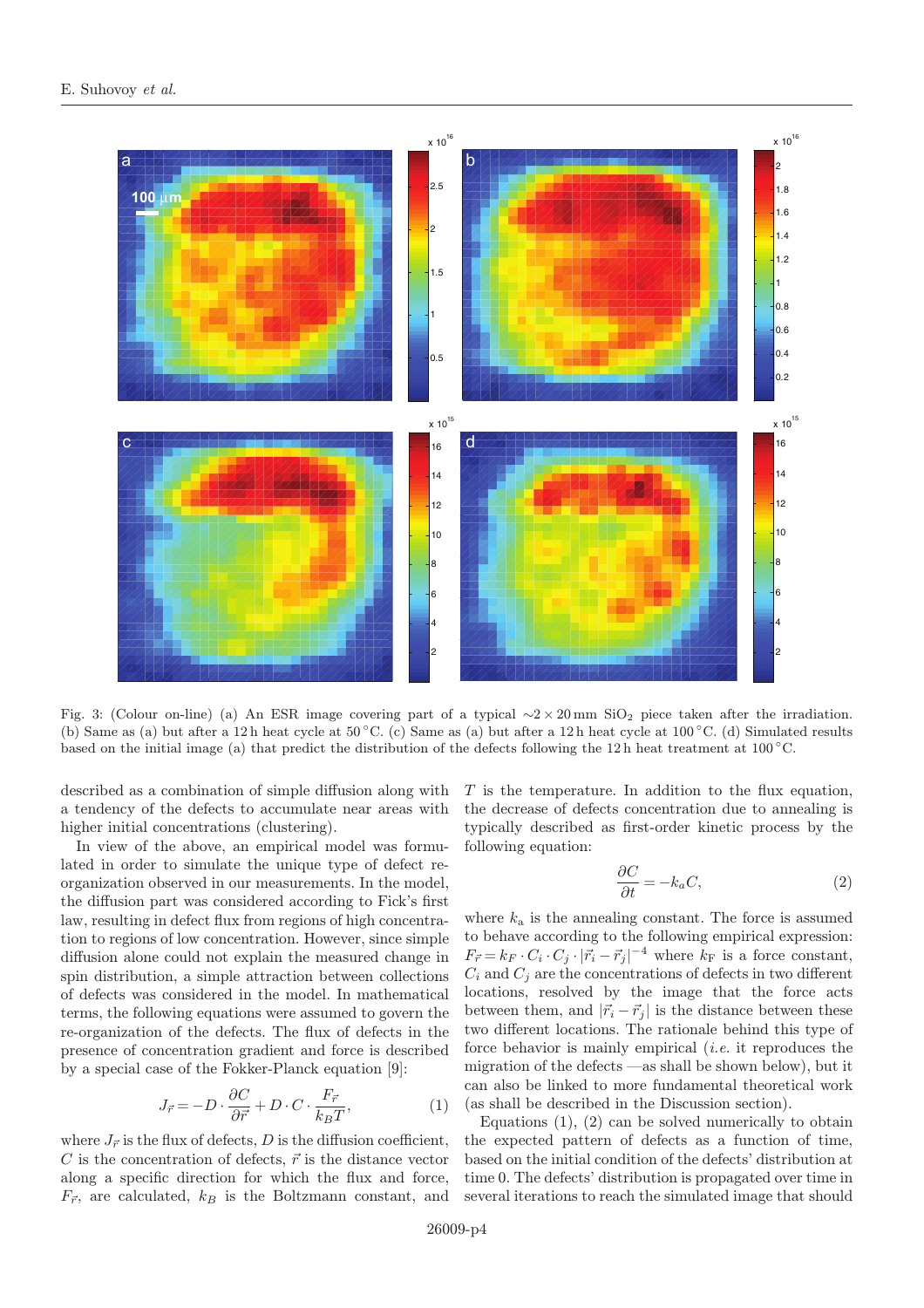| Table 1: Summary of the experimental and simulated results presented in figs. 2, 3: the first column lists the initial condition                                 |
|------------------------------------------------------------------------------------------------------------------------------------------------------------------|
| image of the spins' distribution prior to the relevant heat cycle (this is an experimental result). The second column relates to                                 |
| the image of the spins' distribution after the relevant heat cycle (also an experimental result). The third column provides the                                  |
| image of the spins' distribution after the relevant heat cycle (simulated result, based on the initial condition image). The forth                               |
| and fifth columns provide the temperature and time duration of the heat cycle treatment, respectively. The sixth and seventh                                     |
| columns give the fitted diffusion coefficient of the defects and the force constant between the defects (see eq. $(1)$ ), respectively.                          |
| Finally, the eighth column lists the interaction attraction energy between two collections of defects having typical concentration                               |
| of $10^{16}$ spins/m <sup>2</sup> (e.g., $1.6 \times 10^7$ spins per resolution pixel in the image), located at a distance of $40 \mu$ m (the image resolution). |
|                                                                                                                                                                  |

| Init. cond. (exp) | After heat (exp) | After heat (sim) | T(K) | Time (h) | $D(m^2/s)$            | $k_{\rm F}$ $\rm (J \cdot m)$ | $E$ (eV) |
|-------------------|------------------|------------------|------|----------|-----------------------|-------------------------------|----------|
| fig. $2(b)$       | fig. $2(c)$      | fig. $2(d)$      | 373  |          | $4.1 \times 10^{-15}$ | $0.25 \times 10^{-64}$        | 0.24     |
| fig. $3(a)$       | fig. $3(b)$      | Not shown        | 323  |          | $2 \times 10^{-15}$   | $0.007 \times 10^{-64}$       | 0.0068   |
| fig. $3(b)$       | fig. $3(c)$      | fig. $3(d)$      | 373  |          | $4 \times 10^{-15}$   | $0.17 \times 10^{-64}$        | 0.16     |

correspond to the measured defects' distribution after heat treatment. This simulated image depends on three fitting parameters, the diffusion  $(D)$ , the force constant  $(k_F)$ , and the annealing constant  $(k_a)$ . The last parameter can be extracted with good accuracy quite independently of the other two parameters. This leaves only two fitting parameters at hand that can be optimized by comparing the simulation results to the experimental images. A linear least-square optimization was used in order to find the best set of  $D$  and  $k_F$  values that would match the experimental results. The comparison between the experimental and simulation results is presented in figs. 2 and 3. Table 1 summarizes the fitted  $D$  and  $k_F$  values for figs. 2 and 3, along with some experimental parameters and the simulated energy of interaction between the defects (see discussion for more details).

Discussion. – The oxygen vacancies' diffusion coefficients we obtained from the simulation fitting are in the order of  $\sim 10^{-15}$ – $10^{-14}$  m<sup>2</sup>/s (table 1). As noted above, there are many complexities associates with the measurements of this parameter, and we could not find any previous experimental work describing this property in  $SiO<sub>2</sub>$ (crystal or amorphous) with which to compare our results. One possible point of reference can be obtained by looking at experimental work carried out with vacancies in pure Si. Here, a variety of indirect methods resulted in an abundance of data [9]. In the temperature range used in our work (∼373 K), typical diffusion coefficient values for vacancies in Si were found to be  $\sim 10^{-12} - 10^{-13}$  m<sup>2</sup>/s. Keeping in mind that diffusion coefficients in condensed matter tend to spread over many decades [10], the differences between the Si data and our  $SiO<sub>2</sub>$  data are reasonable and support the validity of our approach. Another option to try and compare the present results with prior work is to look at the activation energy of the diffusion (sometimes denoted as migration enthalpy). Our results with heat treatments at 50 and 100  $\rm{^{\circ}C}$  (fig. 3 and table 1) can be used to roughly estimate the activation energy for the E -centers diffusion to be ∼0.14 eV. Again, this can be compared to the experimental work in pure Si, which has found a migration enthalpy of ∼0.12–0.3 eV for various types of vacancies in a temperature range similar to that used in our present work [9]. As for theoretical work, one can find some remotely relevant citations with calculations that are mainly directed towards the prediction of the formation rather than the migration enthalpy. The former, with typical bulk matter values of a few eV, often tends to be much higher than the latter, with typical values of few tenths of eV [9]. For example, recent efforts based on first-principles calculations and empirical potential molecular dynamics found in amorphous  $SiO<sub>2</sub>$  a distribution of formation enthalpy for oxygen vacancies centered around 5.52 eV with standard deviation of 0.3 eV. There is no theoretical work for the migration enthalpy, but clearly it should be much lower than the formation energy; otherwise, we could not have observed in the present work any measurable migration of defects in the relatively low temperatures we employed here.

As for the clustering phenomenon we observed, it requires more detailed discussion. Here we attempt to shed some light on the possible origins of this attractive interaction. In our experiments, the spin concentration was in the range of  $~\sim 10^{14}$  spins per cm<sup>3</sup> (significantly less than the saturation E' concentration in  $SiO<sub>2</sub>$ , which is around  $10^{17}$  spins per cm<sup>3</sup> [18]). This means that the typical distance between vacancies was ∼100–200 nm and most probably not less than ∼50 nm. At such a relatively large distance, direct interaction between vacancies, other than electrostatic, seems unlikely. The literature on E -centers mention the possibility of both positively charged and neutral E -centers in quartz [21]. Here we observed an attractive interaction between the defects, so it seems safe to assume that the defects were not positively charged (and therefore repulsive), which again raises the question of the source of the clustering phenomenon we observed. Our attempted explanation relies on an indirect interaction between the vacancies that is mediated through the quartz structure, commonly known as "elastic interaction". Analytical models for elastic interaction were developed in the 1950 s for point defects in the bulk with isotropic and cubic symmetry [22]. More recent results, based on similar formalism, were developed for thin films and 2D structures [23]. In the case of quartz crystal (considered here as a rough reference, although it is not amorphous), which has a cubic symmetry, one can find that the order of magnitude of the interaction energy between two defects separated by r is  $\sim E_{\text{int}} = -(\frac{a_0}{r})^3$ ,